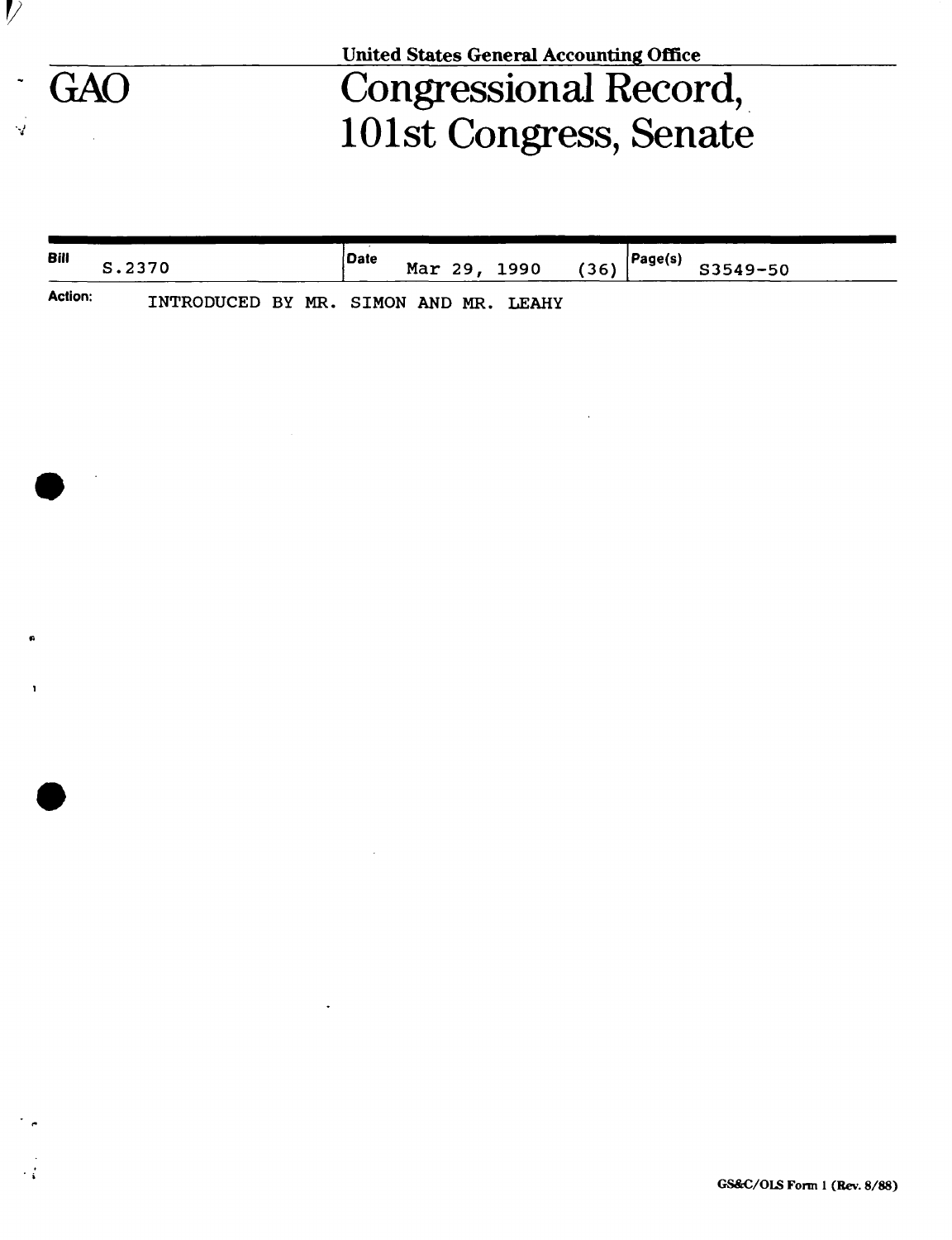ry, involving both constitutional first amendment rights and copyright law. The issue in a nutshell is this: How do we balance the interests of accurate scholarship or journalism against the right of authors to control the publication of their own unpublished work? Some Federal courts appear to have adopted a rule that would tip the scales against critical historical analysis. This bill is an attempt to restore the appropriate balance.

Mr. President, one of the fundamental tenets of sound scholarly research is this command: Go to the original source. As an amateur historian and author myself, I know how important it is for scholars to cite directly from authentic documents. Sometimes only a person's actual words can adequately convey the essence of an historical event.

Of course, there can be abuse of this kind of citation. No one would argue that I could publish a draft of Stephen King's next thriller on the pretext of<br>"reporting" the results of my "re-"reporting" the results of my search." There has to be a balance.

That balance has already been struck under the fair use clause of the Copyright Act of 1976, at section 107. By enacting that clause, Congress in effect ratified a doctrine that the courts have long recognized: That there can be limited fair use of copyrighted material for purposes such as scholarship or news reporting without infringing on the author's copyright. The courts have developed a complex and sophisticated test for interpreting whether a particular use is fair. That test already includes factors relevant to the consideration of unpublished works, such as the nature of the copyrighted work, and the effect of the use upon the potential market for the work.

Unfortunately, the Court of Appeals for the Second Circuit, which has jurisdiction over many of the Nation's major publishing houses, has recently issued decisions that begin to upset this.careful balance. The case of New Era Publications versus Henry Holt involves the use of unpublished letters and diaries in a critical biography of L. Ron Hubbard, founder of Scientology. In that case, the court suggests that virtually any quotation of unpublished materials is an Infringement of copyright, and not fair use.

This is an unfortunate interpretation of language from Harper & Row versus Nation Enterprises, an earlier case in which the Supreme Court held extensive quotation from the unpublished memoirs of President Ford to be an infringement of copyright. However, Harper & Row involved quotes from a purloined manuscript that was soon to be published, in an article that was intended to scoop the scheduled authorized publication of excerpts from the book in a competing news magazine.

In Salinger versus Random House, the second circuit expanded on the Supreme Court's decision in Harper & Row, barring the publication of an unauthorized biography of writer J.D. Salinger that quoted extensively from unpublished letters written by Salinger that were collected in university libraries. The Supreme Court declined to hear an appeal of either the Salinger case, or, just recently, the New Era case.

As chair of the Judiciary Committee Subcommittee on the Constitution, I am particularly concerned about the impact these cases will have on the first amendment right to free speech. These decisions have created something of an uproar in the academic and publishing communities. The spectre of historical and literary figures and their heirs exercising an effective censorship power over unflattering portrayals appears to have already had a chilling effect. Books that quote letters, even those written directly to the authors, have been changed to omit those quotations. At least one other lawsuit has been filed against a biographer. If scholars and historians can be prohibited from citing primary sources, their work would be severely impaired. Ultimately, I think it's no exaggeration to state that if this trend continues, it could cripple the ability of society at large to learn from history and thereby to avoid repeating its mistakes.

Mr. President, this is a simple bill which would merely direct the courts to apply the full fair use analysis to all copyrighted works, rather than peremptorily dismissing any and all citation to unpublished works as infringing. This bill is not intended to allow unlimited pirating of unpublished materials. Just as it does now, the law would still generally prohibit a writer from copying the expressive content of an author's work; it would still prevent a writer from quoting more than a minimal amount of an original work; a work could still not be quoted for other than limited purposes.

Nor is the bill intended to render the unpublished nature of a work irrelevant to fair use analysis under the four statutory factors. Courts would still consider the unpublished nature of a work in assessing the nature of the work, or in determining the effect of the use upon the potential market for the work. Courts should generally retain full flexibility in applying the fair use test to various particular situations that may arise. All the bill says is that the unpublished nature of a work alone should not determine whether a particular use of it is fair. I hope only to forestall the adoption of a broad and inflexible judicial rule against fair use of unpublished works.

It may be that the Supreme Court, or the second circuit itself, will eventually modify these decisions by limiting their application to a narrower category of cases. I would welcome that development. Nonetheless, we should not rely on the possibility that they will

By Mr. SIMON (for himself and Mr. LEAHY):

S. 2370. A bill to amend section 107 of title 17. United States Code, relating to fair use. to clarify that such section applies to both published and unpublished copyrighted works; to the Committee on the Judiciary.

**CLARIFICATION OP FAIRNESS DOCTRINE UNDER THE COPYRIGHT LAWS** 

• Mr. SIMON. Mr. President, today I introduce a bill important to scholarly research and the preservation of histo